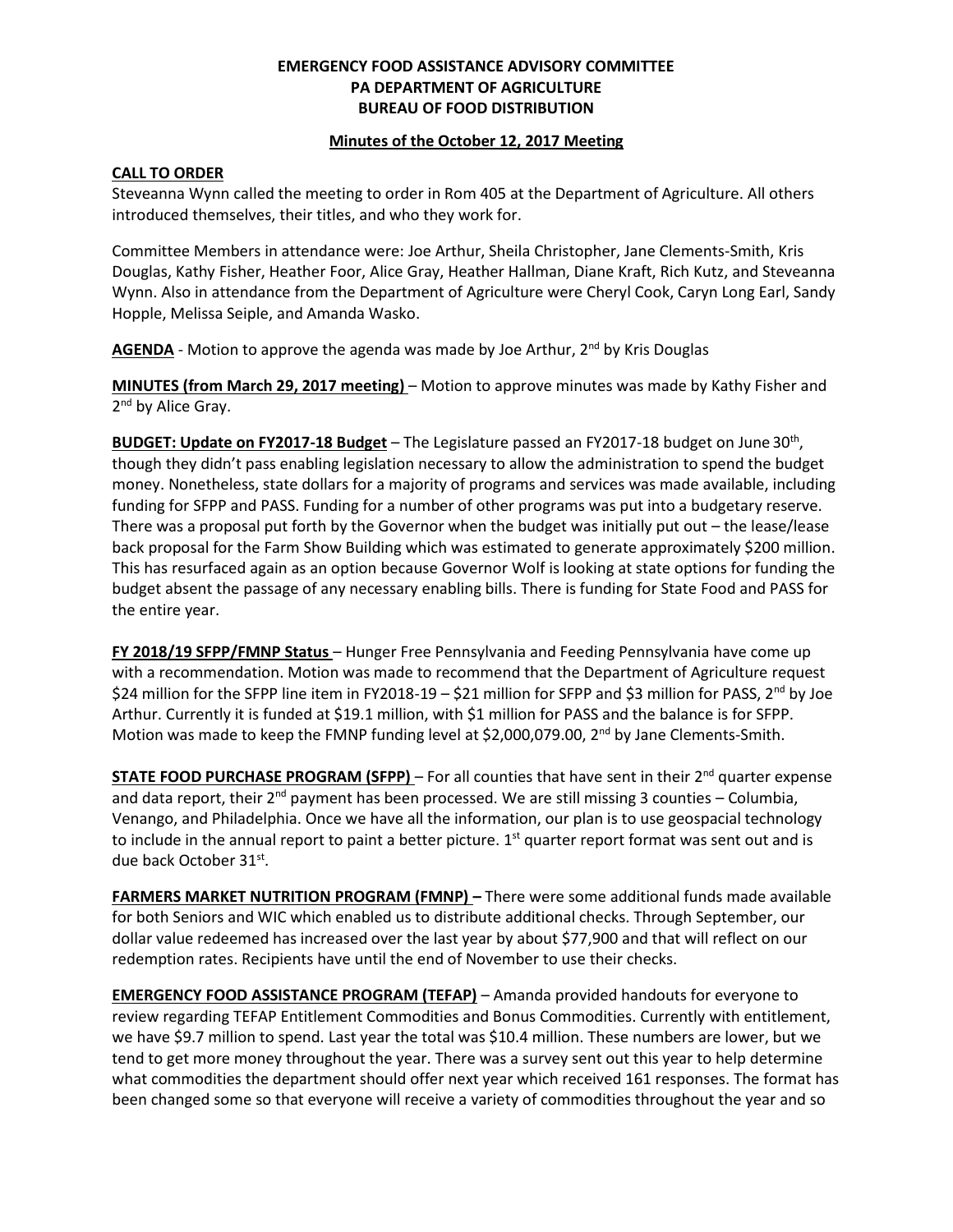that they will not receive the same product that cannot be easily moved. Based on the responses from the survey, there will be two new products that we will bring in – roasted peanuts and vegetable oil.

TEFAP Bonus Update – Looked at bonus for 2017 which was over \$12 million. For 2018, right now, it is \$5.3 million and that will continue to grow. One struggle for bonus is after the product has been requested, it is extremely difficult to change the orders. If you are committing to the product, then the product needs to be taken. There was a bonus transfer form that was emailed out to everyone. If you are transferring your bonus to another TEFAP bonus agency, you will need to fill out the form. USDA will be checking to make sure this form is on file.

**COMMODITY SUPPLEMENTAL FOOD PROGRAM (CSFP)** - Sheila Christopher provided an update. FY 2017 was finished September 30<sup>th</sup>. We are eligible for expansion, but we are not going to request any additional caseload. We have done some national surveys to see how other states are administering this program based on regulations and the requirement of proof of income. 71% of states that participate in this program responded to the survey. The results were 50/50. 50% of states do self-declaration and 50% do proof of income. There will be more surveys done in the future to dig deeper into this issue. There was another survey that was completed regarding a 6-month certification with CSFP. Every 6 months there has to be verification that individuals are eligible for the program and that they still do in fact want the program. Currently WIC is being tracked. There is hope to be able to remove the 6-month stipulation.

**PASS Update** – The program has completed its 2<sup>nd</sup> full year. For FY 2017, 13 subcontractors around the state have distributed 2.7 million pounds of food. There was 2.7 million pounds of food distributed last year with \$1 million of appropriations not only for food but other expenses. Since inception of the program, 5 million pounds of food have been distributed. 3.8 million pounds of that was fresh fruits and vegetables. Also 500,000 pounds of eggs and 577,000 pounds of cheese, milk, and yogurt. For FY 2017, over 493,000 households were served. Currently there are over 95 farmers and other producers involved in the program. We are still looking for geographical locations to expand as well as farmers and producers. Outreach is currently being done with agricultural individuals. Trying to get these individuals on a committee that will help steer the program. This committee will be about 8-10 persons.

**TEFAP Management Evaluation** – Caryn reviewed preliminary results of the TEFAP Management Evaluation conducted by the USDA FNS Mid-Atlantic Regional Office in September 2017. While the review went well, we do anticipate several findings and recommendations will be identified in the final report that will need to be addressed by the Bureau. These will include (1) the need to update agreements with Lead Agencies, Soup Kitchens, and Distributors to include updated language required by USDA, (2) the need for an improved process to verify the tax-exempt status of local agencies working with TEFAP Leads, (3) additional guidance on self-declaration forms and procedures, and (4) the need for an updated State Plan.

#### **OLD BUSINESS**

**Blueprint to End Hunger/Governor's Food Security Partnership** – There will be an event October 20, 2017 regarding the Blueprint and where we will be going in the future. Pat Dombrosky from FNS/MARO will be speaking on the Farm Bill and Ellen Vollinger from the Food Research and Action Center will be coming to discuss nutrition title and key priorities for Pennsylvania. We will be celebrating some accomplishments we have had and discuss where we go from this point. After this meeting, we will have a small meeting to go into some specific goals and what steps will be taken next.

**SFPP Food Standards** – Thank you to Sheila Christopher who took this and made it into a very nice format. A copy has been provided to everyone to get some feedback with changes. Once the feedback